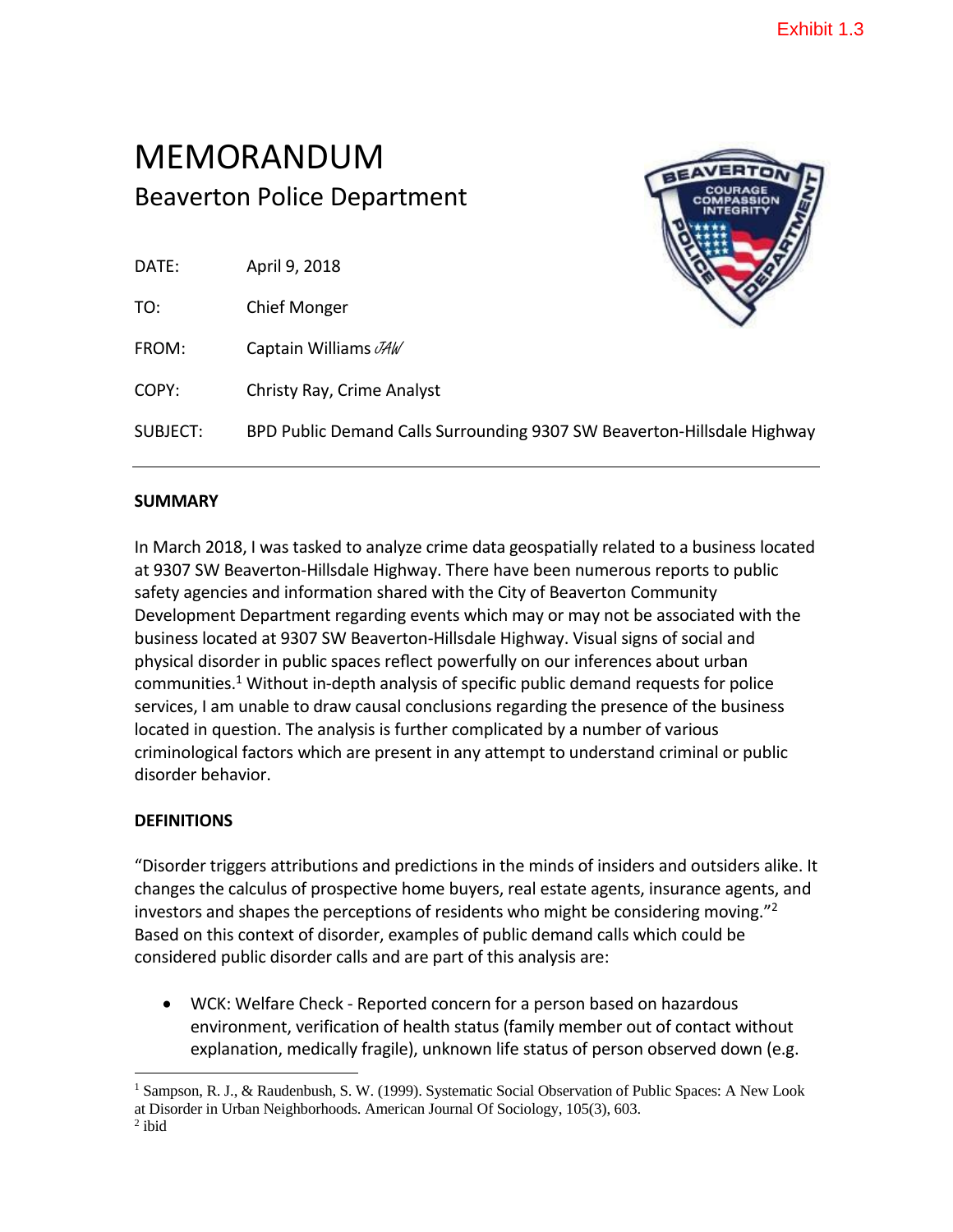man down in field, female slumped over in parked car, etc.), person observed stumbling around

- SPP: Suspicious Person A person acting strangely or unusually for their surroundings, is obviously not familiar with the area, acting furtively or sneaky (e.g. checking the doors of different buildings/businesses, checking the doors of parked vehicles, appearing to be hiding in shrubbery, naked, etc.)
- SPC: Suspicious Circumstance A situation or condition that is "out of the ordinary" or something that doesn't look right or normal (not usual) – e.g. an unlocked door that is usually locked, lights in a normally dark area, etc.
- SPV: Suspicious Vehicle A vehicle that is not familiar in the neighborhood or is out of place – like a vehicle near a closed business, or a vehicle that shows obvious damage (broken windows, punched ignition, flat tires, etc.)
- UNW: Unwanted Person Reports of a subject(s) failure to leave a premise when asked/told
- NOI: Noise Complaint Used for nuisance type incidents, not crimes in progress or suspicious activity (e.g. loud parties, construction noise, etc.)
- DIS: Disturbance General disturbance or fight
- THF: Theft Self-Explanatory
- THV: Theft from Vehicle Self-Explanatory
- BHI: Behavior Health Incident Self-Explanatory
- VCD: Vice Drugs Reports of drug activity, suspected drug houses, witnessed buying/selling drugs
- THS: Theft Shoplifter- Self-Explanatory
- LTR: Littering Littering or dumping
- PWL: Prowler A person observed near a residence or commercial business acting suspiciously: actively looking in windows, climbing over a fence, moving stealthily around a building

This list is not all-inclusive, but should provide sufficient types of calls to understand the nature of activity in the area surrounding 9307 SW Beaverton-Hillsdale Highway. In part, definitions of these calls are provided by the Washington County Consolidated Communications Agency (WCCCA).

### **FACTORS**

Many factors contribute to both the presence of crimes and reporting of crime. Additionally, "correlation means that observable phenomena 'tend to vary with each other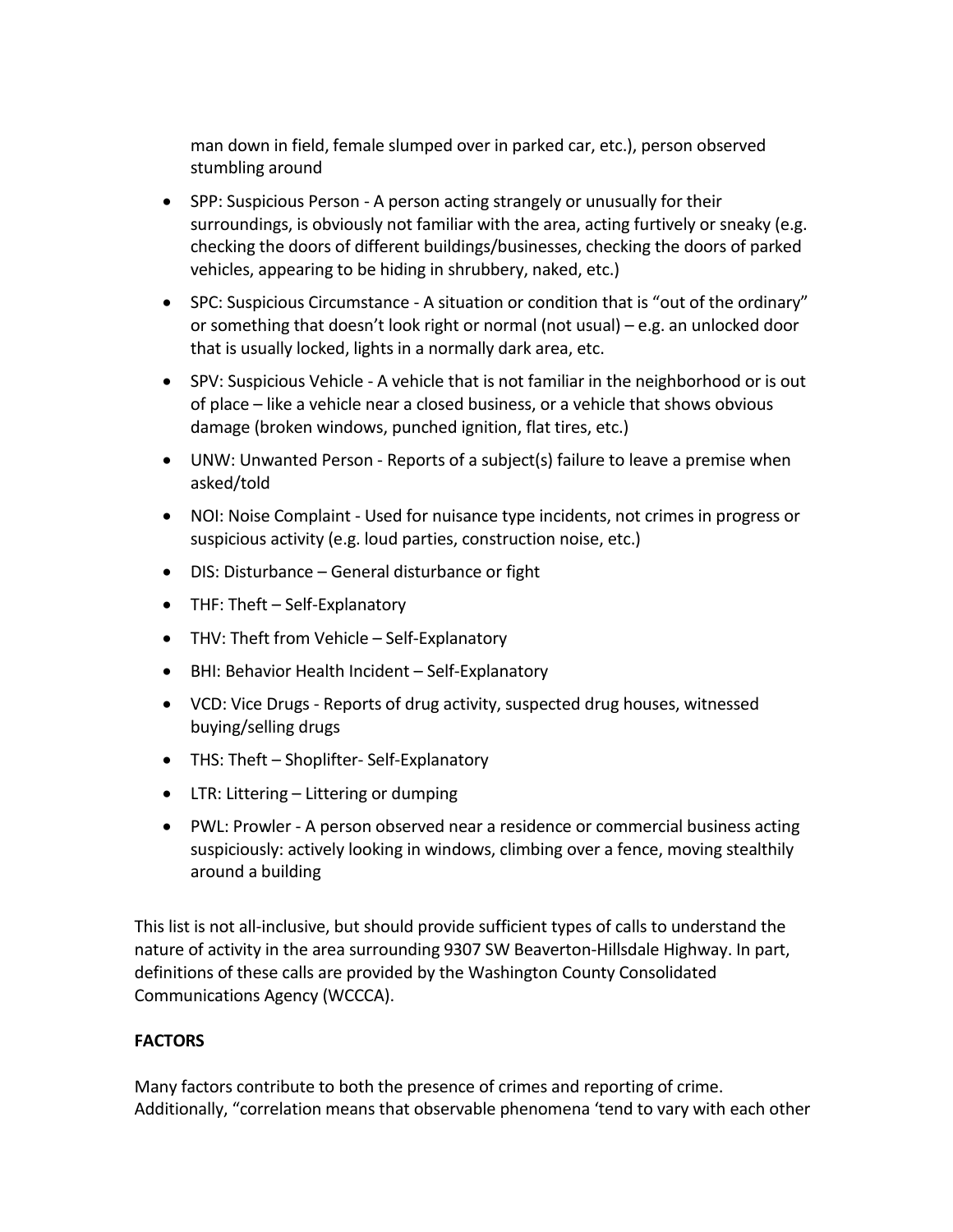systematically,' as height and weight do. Positive correlations refer to variations in the same direction. Negative correlations refer to variations in the opposite direction. Correlations are necessary to causation because if two phenomena do not vary together, one phenomenon cannot cause the other. But correlation is not enough to prove causation. There has to be a theoretical rationale – a sensible explanation for the correlation. Even if both the elements of correlation and a theoretical rationale are present, cause in theories of crime and criminal behavior is still a statement of probabilities not certainties."<sup>3</sup>

#### **DATA**

 $\overline{a}$ 

Data on public demand calls for service reflects calls within .5 miles and .25 miles from 9307 SW Beaverton-Hillsboro Highway. Additionally, calls throughout the BPD jurisdiction are provided for comparison purposes. This data reflects reports made to BPD, not necessarily events which resulted in confirmed criminal investigations. For example, a report of a theft may not have included the elements required to establish the crime of theft – and thus a subsequent criminal investigation.

| <b>Welfare Checks</b>         |              | Count Difference Between Last Year to This Year |
|-------------------------------|--------------|-------------------------------------------------|
| 5/15/16 to 3/15/17 .25 Radius | 12           |                                                 |
| 5/15/16 to 3/15/17 .5 Radius  | 23           |                                                 |
| 5/15/16 to 3/15/17 All City   | 2057         |                                                 |
| 5/15/17 to 3/15/18 .25 Radius | 15           | 25.00%                                          |
| 5/15/17 to 3/15/18 .5 Radius  | 30           | 30.43%                                          |
| 5/15/17 to 3/15/18 All City   | 2308         | 12.20%                                          |
|                               |              |                                                 |
| <b>Suspicious Person</b>      |              | Count Difference Between Last Year to This Year |
| 5/15/16 to 3/15/17 .25 Radius | 6            |                                                 |
| 5/15/16 to 3/15/17 .5 Radius  | 12           |                                                 |
| 5/15/16 to 3/15/17 All City   | 1086         |                                                 |
| 5/15/17 to 3/15/18 .25 Radius | 6            | 0.00%                                           |
| 5/15/17 to 3/15/18 .5 Radius  | 18           | 50.00%                                          |
| 5/15/17 to 3/15/18 All City   | 1274         | 17.31%                                          |
|                               |              |                                                 |
| <b>Suspicious Vehicle</b>     |              | Count Difference Between Last Year to This Year |
| 5/15/16 to 3/15/17 .25 Radius | 18           |                                                 |
| 5/15/16 to 3/15/17 .5 Radius  | 11           |                                                 |
| 5/15/16 to 3/15/17 All City   | <u>621</u>   |                                                 |
| 5/15/17 to 3/15/18 .25 Radius | $\mathbf{1}$ | -94.44%                                         |
| 5/15/17 to 3/15/18 .5 Radius  | 13           | 18.18%                                          |
| 5/15/17 to 3/15/18 All City   | 822          | 32.37%                                          |

<sup>3</sup> Myers, Myers & Samaha. (2010). CJUS. Wadsworth, Cengage Learning. 29-30.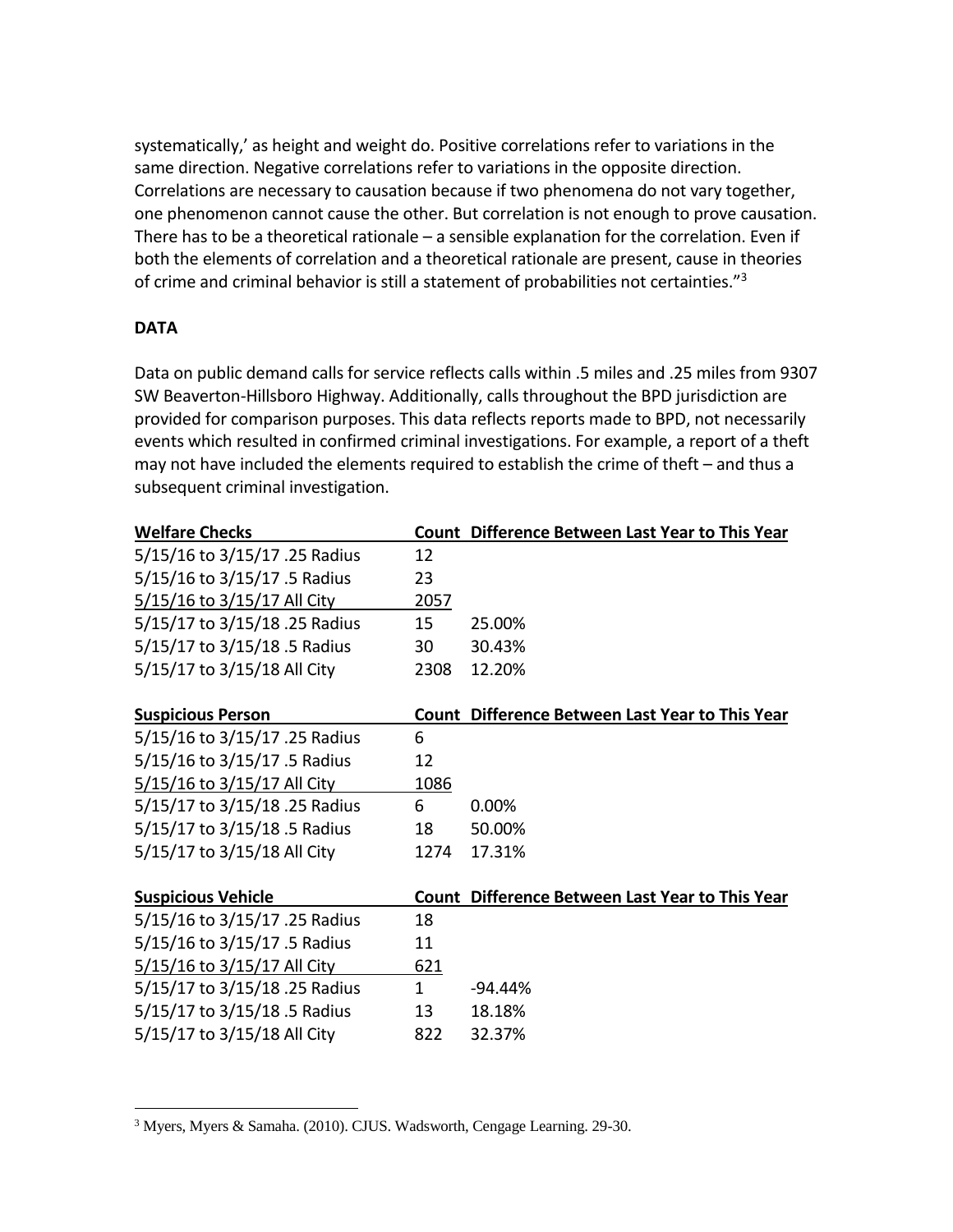| <b>Unwanted Person</b>        |                | Count Difference Between Last Year to This Year        |
|-------------------------------|----------------|--------------------------------------------------------|
| 5/15/16 to 3/15/17 .25 Radius | 6              |                                                        |
| 5/15/16 to 3/15/17 .5 Radius  | 12             |                                                        |
| 5/15/16 to 3/15/17 All City   | 877            |                                                        |
| 5/15/17 to 3/15/18 .25 Radius | 9              | 50.00%                                                 |
| 5/15/17 to 3/15/18 .5 Radius  | 16             | 33.33%                                                 |
| 5/15/17 to 3/15/18 All City   | 971            | 10.72%                                                 |
| <b>Noise Complaint</b>        |                | <b>Count Difference Between Last Year to This Year</b> |
| 5/15/16 to 3/15/17 .25 Radius | $\overline{2}$ |                                                        |
| 5/15/16 to 3/15/17 .5 Radius  | 9              |                                                        |
| 5/15/16 to 3/15/17 All City   | 640            |                                                        |
| 5/15/17 to 3/15/18 .25 Radius | 7              | 250.00%                                                |
| 5/15/17 to 3/15/18 .5 Radius  | 10             | 11.11%                                                 |
| 5/15/17 to 3/15/18 All City   | 630            | $-1.56%$                                               |
| <b>Disturbance</b>            |                | <b>Count Difference Between Last Year to This Year</b> |
| 5/15/16 to 3/15/17 .25 Radius | 4              |                                                        |
| 5/15/16 to 3/15/17 .5 Radius  | 8              |                                                        |
| 5/15/16 to 3/15/17 All City   | 434            |                                                        |
| 5/15/17 to 3/15/18 .25 Radius | 5              | 25.00%                                                 |
| 5/15/17 to 3/15/18 .5 Radius  | 12             | 50.00%                                                 |
| 5/15/17 to 3/15/18 All City   | 451            | 3.92%                                                  |
|                               |                |                                                        |
| <b>Theft</b>                  |                | <b>Count Difference Between Last Year to This Year</b> |
| 5/15/16 to 3/15/17 .25 Radius | 5              |                                                        |
| 5/15/16 to 3/15/17 .5 Radius  | 8              |                                                        |
| 5/15/16 to 3/15/17 All City   | <u>782</u>     |                                                        |
| 5/15/17 to 3/15/18 .25 Radius | 11             | 120.00%                                                |
| 5/15/17 to 3/15/18 .5 Radius  | 20             | 150.00%                                                |
| 5/15/17 to 3/15/18 All City   | 897            | 14.71%                                                 |
| <b>Theft from Vehicle</b>     |                | <b>Count Difference Between Last Year to This Year</b> |
| 5/15/16 to 3/15/17 .25 Radius | $\mathbf{1}$   |                                                        |
| 5/15/16 to 3/15/17 .5 Radius  | 8              |                                                        |
| 5/15/16 to 3/15/17 All City   | 394            |                                                        |
| 5/15/17 to 3/15/18 .25 Radius | 5              | 400.00%                                                |
| 5/15/17 to 3/15/18 .5 Radius  | 15             | 87.50%                                                 |
| 5/15/17 to 3/15/18 All City   | 388            | $-1.52%$                                               |
|                               |                |                                                        |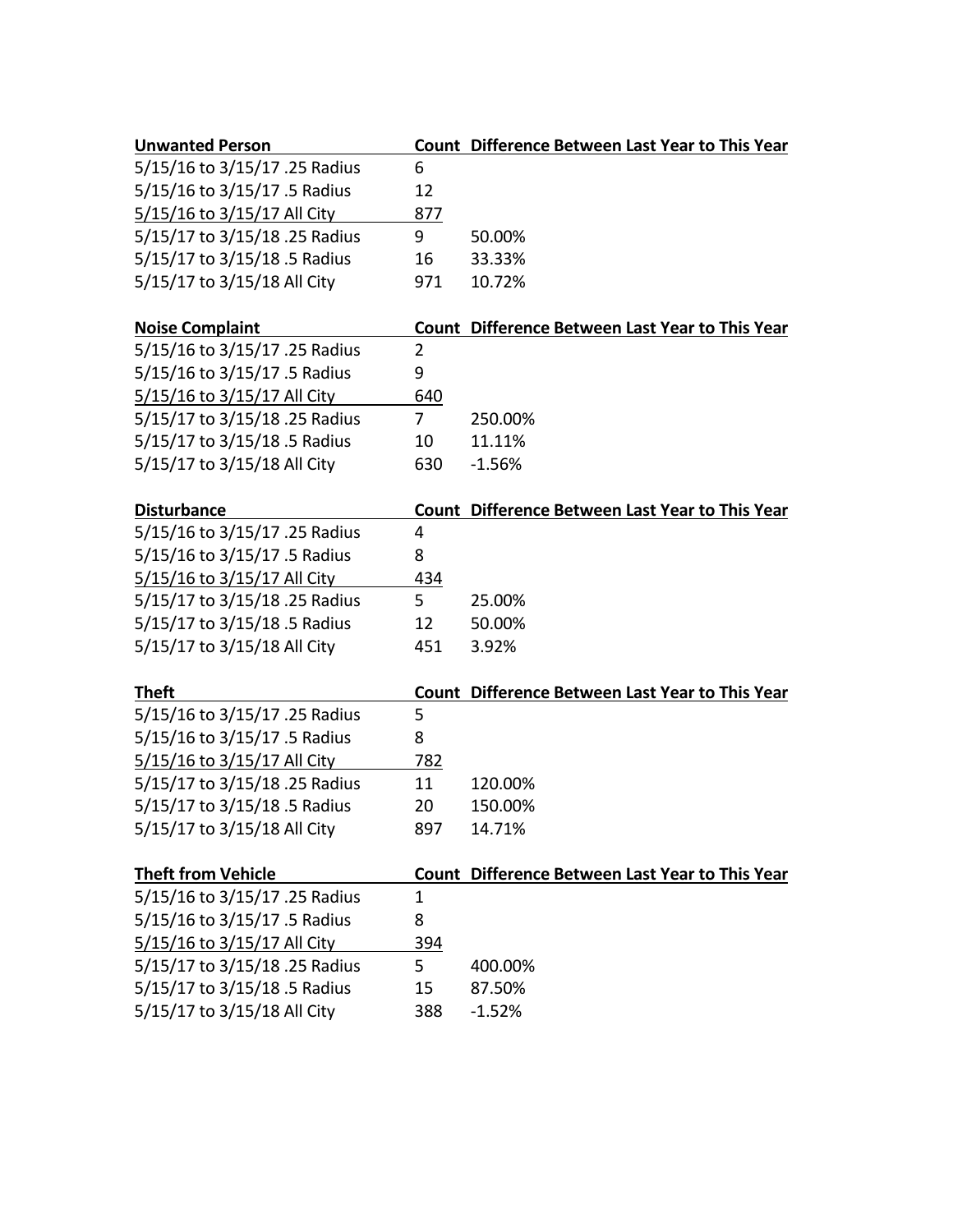| <b>Behavior Health</b>        |              | <b>Count Difference Between Last Year to This Year</b> |
|-------------------------------|--------------|--------------------------------------------------------|
| 5/15/16 to 3/15/17 .25 Radius | 0            |                                                        |
| 5/15/16 to 3/15/17 .5 Radius  | 1            |                                                        |
| 5/15/16 to 3/15/17 All City   | 56           |                                                        |
| 5/15/17 to 3/15/18 .25 Radius | 0            | 0.00%                                                  |
| 5/15/17 to 3/15/18 .5 Radius  | 3            | 200.00%                                                |
| 5/15/17 to 3/15/18 All City   | 218          | 289.29%                                                |
|                               |              |                                                        |
| <b>Vice - Drugs</b>           |              | <b>Count Difference Between Last Year to This Year</b> |
| 5/15/16 to 3/15/17 .25 Radius | 0            |                                                        |
| 5/15/16 to 3/15/17 .5 Radius  | 1            |                                                        |
| 5/15/16 to 3/15/17 All City   | 121          |                                                        |
| 5/15/17 to 3/15/18 .25 Radius | 0            | 0.00%                                                  |
| 5/15/17 to 3/15/18 .5 Radius  | 1            | 0.00%                                                  |
| 5/15/17 to 3/15/18 All City   | 122          | 0.83%                                                  |
| <b>Theft - Shoplifter</b>     |              | <b>Count Difference Between Last Year to This Year</b> |
| 5/15/16 to 3/15/17 .25 Radius | 0            |                                                        |
| 5/15/16 to 3/15/17 .5 Radius  | $\mathbf 1$  |                                                        |
| 5/15/16 to 3/15/17 All City   | 107          |                                                        |
| 5/15/17 to 3/15/18 .25 Radius | 0            | 0.00%                                                  |
| 5/15/17 to 3/15/18 .5 Radius  | 6            | 500.00%                                                |
| 5/15/17 to 3/15/18 All City   | 85           | $-20.56%$                                              |
|                               |              |                                                        |
| <b>Littering</b>              |              | <b>Count Difference Between Last Year to This Year</b> |
| 5/15/16 to 3/15/17 .25 Radius | $\mathbf{1}$ |                                                        |
| 5/15/16 to 3/15/17 .5 Radius  | 1            |                                                        |
| 5/15/16 to 3/15/17 All City   | 49           |                                                        |
| 5/15/17 to 3/15/18 .25 Radius | $\mathbf{1}$ | 0.00%                                                  |
| 5/15/17 to 3/15/18 .5 Radius  | 3            | 200.00%                                                |
| 5/15/17 to 3/15/18 All City   | 48           | $-2.04%$                                               |
| Prowler                       |              | Count Difference Between Last Year to This Year        |
| 5/15/16 to 3/15/17 .25 Radius | 0            |                                                        |
| 5/15/16 to 3/15/17 .5 Radius  | 0            |                                                        |
| 5/15/16 to 3/15/17 All City   | 27           |                                                        |
| 5/15/17 to 3/15/18 .25 Radius | 0            | 0.00%                                                  |
| 5/15/17 to 3/15/18 .5 Radius  | $\mathbf{1}$ | 100.00%                                                |
| 5/15/17 to 3/15/18 All City   | 35           | 29.63%                                                 |
|                               |              |                                                        |